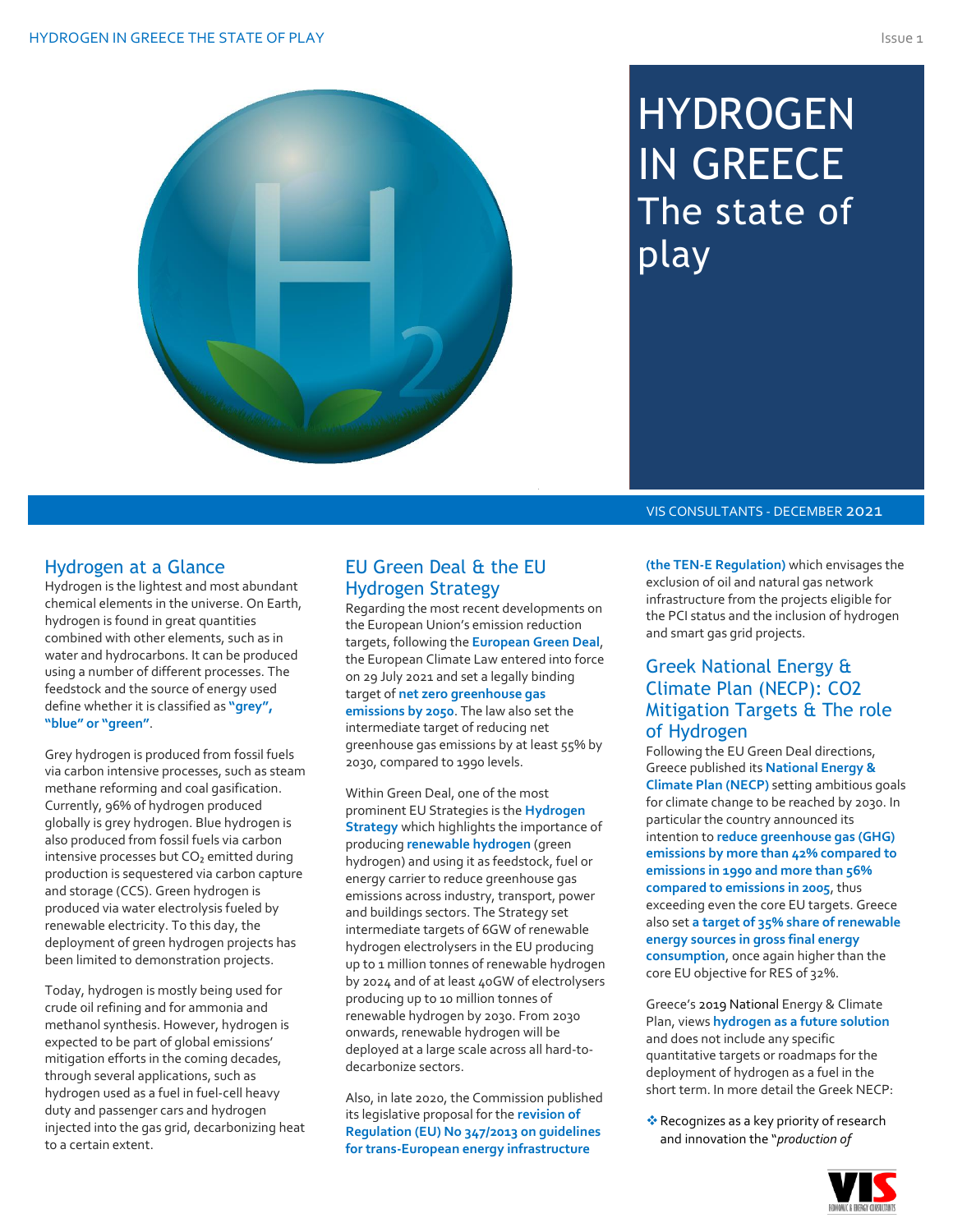*renewable hydrogen from electrolysis of water and electricity from RES (installed electrolytes at renewable hydrogen refueling stations)".*

- ❖Advocates the development of "*pilot applications for the energy utilization of wave energy and of RES hydrogen production"*
- ❖Mentions that "*To this end, the corresponding legislative and regulatory framework for the operation of these projects should also be developed, and it is extremely important to develop or update, where necessary, the necessary support schemes and mechanisms for their operation."* And that "*the development of RES (especially hydrogen) fuel for largescale energy storage is estimated to be small by 2030 and is expected to grow further in the long run".*
- ❖Notes that *"by 2030 the first electrolysis systems are expected to operate, allowing the electricity generation sector to be coupled with the hydrogen generation sector for energy storage."*
- ❖Considers important for the country's scientific potential to "*monitor and participate in relevant programmes promoting hydrogen as a fuel in shipping, in the more specifically targeted areas applications where this is appropriate (e.g., barges in terminals or hydrogen-powered ferry boats with an electric motor)."*
- ❖States that "*the application of hydrogen is not attractive to seagoing vessels as it involves a significant reduction in the useful capacity of ships and is a complex and expensive investment.*"
- ❖Finds that "*the options for coupling the electricity and gas sectors (power-to-gas) through storage applications that include*

*conversion of electricity into renewable gas, such as hydrogen, are [equally] important"*. And that "*The gas produced by using RES energy may be fed into the existing gas network and used as fuel for heating in buildings or in transport*", while "*the sustainability and efficiency of such a scheme will be considered initially through pilot applications and, if deemed positive, appropriate measures and policies will be promoted with a view to expanding the scope of these technological applications".*

❖Supports the EU's argument that "*The introduction of guarantees of origin for biogas and hydrogen from various forms of energy and the coupling of guarantees of origin systems for different forms of energy (electricity, fuel gas, thermal and cooling energy) will help increasing the penetration of renewables in final consumption*."

## Opportunities for Hydrogen Deployment in Greece

Moving towards a net-zero emissions era, the role of hydrogen is not yet clear. Admittedly, hydrogen is the route to cutting emissions in sectors where carbon-free electricity cannot, such as Road transport, Heavy industry, Ammonia, Steel, Shipping fuels, Aviation.

The widespread deployment of hydrogen in national economies will depend on hydrogen availability and cost and performance relative to alternatives for each potential application. For the case of Greece, the country's fuel mix, the energy needs and GHG intensity per sector as well as certain country-specific characteristics, allow us to identify opportunities and bottlenecks for the deployment of hydrogen.

To begin with, in Greece the **most energy intensive sector is Transport**, accounting for the 36.7% of final energy consumption in 2018, followed by Households which -for the same year- were responsible for the 24.3% of total consumption and Industry which consumed the 22.8% of the country's cumulative consumption. Trade and Services accounted for the 13.1% of total energy consumed, while the energy share of the Agricultural sector for year 2018 was only 1.7%.

As per the share of energy consumption by source in Greece, since oil covers the 98% of the Transport needs, the country's final

energy consumption is dominated by oil. The share of energy consumption by source in Greece in 2019, as depicted in the Figure 1, reveals that **fossil fuels covered the 87.27% of the country's total energy needs**. It should be noted that while Greece is selfsufficient in coal, it has very little indigenous oil production and no production of natural gas. Thus, the demand for these fuels is covered by imports.

In terms of gross electricity generation in Greece, in 2019, **Natural gas-fired units provided the 42.4%%, Oil-fired plants the 10%, Lignite plants the 22.6% and Renewable energy sources produced the 25%**. However, the domestic electricity generation is not sufficient for the country's energy needs. In order to close the gap between domestic electricity generation and consumption, Greece is a net importer of electricity, with **net imports covering a low share of approximately 16% of total supply**.

**FIGURE 1: GREECE - SHARE OF ENERGY CONSUMPTION BY SOURCE IN 2019**

**Oil - 58.99% Gas – 16.18% Coal -12.10%**

## **Wind – 5.66%**

**Hydropower -3.12%**

**Solar – 3.08%**

## **Other renewables – 0.25%**

The share of Greenhouse gas emissions (GHG) per sector in Greece in 2016, is depicted in Figure 2.

The **Electricity and Heat supply appear to be the highest emitters, followed by Transport and Industry**. For this sector, in 2019, the 65% of the emissions came from Coal, 19% from Gas and 16% from Oil. Aviation and Shipping hold a considerable share in total GHGs, but it should be noted that international shipping and international aviation, do not fall under national climate mitigation policies.

**FIGURE 2: GREECE - SHARE OF GREENHOUSE GAS EMISSIONS (GHG) PER SECTOR IN GREECE IN 2016**

**Electricity & Heat – 34.7%**

**Transport – 18.07%**

**Industry – 10.7%**

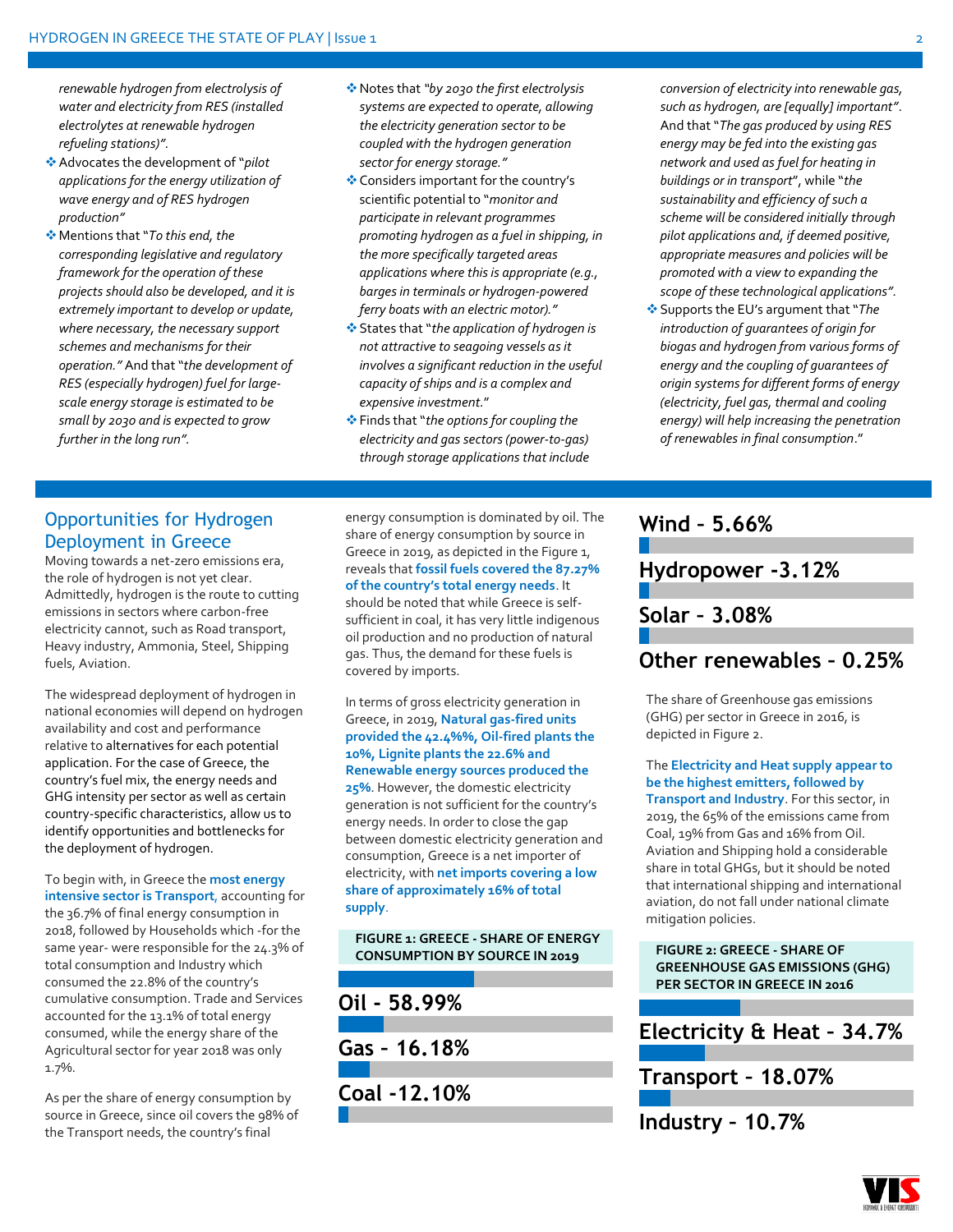## **Aviation & Shipping – 8.5%**

## **Agriculture – 8.2%**

## **Manufacturing & Construction - 6.8%**

Focusing on **Electricity**, as already mentioned, Natural Gas and RES are currently dominating the electricity mix, while the use of lignite is expected to be eliminated soon. Actually, Greece released a **Master Plan for Decarbonization** according to which Greece aspires to complete the **phaseout of all lignite plants by 2028**. Greece has historically been one of the most lignite-dependent countries in Europe, because of the abundant coal resources in the region of Western Macedonia and the municipality of Megalopolis (Region of Peloponnese). It is worth mentioning that **between 2018 and 2020, the lignite share in the electricity mix declined from 33.9% to 10.3%**.

However, for Greece -which imports all of its natural gas and oil (the latter used mainly on the non-interconnected islands) and imports net electricity from abroad- the lignite reserves represented an important indigenous energy source. As a matter of fact, Greece is the seventh country in the world and third in the EU-27 when it comes to lignite production. **Since Greece possesses significant untapped RES generation potential, the production and use of green hydrogen in electricity production could end the country's reliance on fossil fuel exporting nations and thus improve its energy security, while boosting the system flexibility needs and lowering the GHG emissions of the Electricity sector.**

Moving on to **Heat**, space heating in Greece in 2017 was covered mainly by heating oil (46.64%) and low-cost solid biofuels (32.65%), and secondarily by electricity (9.74%) and gas (11.93%). Blending hydrogen with natural gas in the existing natural gas ``infrastructure would have a limited impact on the country's GHG emissions from the heating sector, due to the relatively small

share of natural gas in the heating fuel mix. However, **in the long term, a dedicated hydrogen infrastructure coupled with investments to replace residential oil-fired boilers, could effectively decarbonize a larger portion of the heating sector.**

It should be noted that Greece is currently planning to invest significantly in new natural gas networks to reach new consumers and help substitute polluting oil products used for heating. This plan does not appear to consider how NG network extensions fit in the longer-term context for a net-zero energy system in 2050 or if they will have a negative impact on other policies (e.g., high costs to be paid by customers or stranded assets).

Another important characteristic of Greece is that GHG emissions per capita generated in most Greek large regions<sup>1</sup> are below 10 tCO2e per capita. Only Western Macedonia and Central Greece have higher emissions per capita than the OECD average of 11.5 tCO2e. Estimated emissions per capita in Western Macedonia -where lignite fired plants operate-are more than 18 times higher than in Ionian Islands. In the same region, three district heating networks are currently in operation which utilize the heat waste from lignite combustion. Hydrogen could replace lignite in district heating plants.

Regarding the **Transport** sector, it should be highlighted that, even though transport is in most EU NECPs considered as the first market segment to deploy hydrogen, the Plan of Greece envisages that the final energy consumption in the transport sector in 2030 will be met via petroleum products, advanced biofuels, natural gas and electricity. Also, according to the European Alternative Fuels Observatory, the 2019 Greek National report on the Implementation of the National Policy Framework for the Development of the Market as regards Alternative Fuels Infrastructure in the Transport Sector and the deployment of the relevant Infrastructure, reveals that "*In the years to come, hydrogen is not expected to be promoted as a fuel in the transport sector*".

Transport's final energy consumption in Greece is dominated by petroleum products -

93% in 2016- while natural gas (CNG as there is no refueling infrastructure for LNG), biofuels (biodiesel) and electricity share the remaining 7%. Road transport is responsible for the biggest part of final energy consumption in transport -87% share in 2016 followed by domestic maritime transport sector (9%), domestic air transport (3%) and rail transport (1% -most of it relying on diesel locomotives). Focusing on road transport, passenger cars consume the 57% of the total final consumption of the mode, trucks and light vehicles are responsible for the 40% of the total consumption of road mode, 4% is attributed to buses and the remaining 3% to motorcycles.

It should be noted that transport by road is the predominant inland mode for both passengers and freight partly due to the characteristics of the country's terrain and also because of inadequate railway infrastructure. In more detail, in 2015, buses and coaches in Greece transported 17% of passengers travelling by land, almost double the EU average of 9% and rail transport was used for 2% of freight inland transport and 1% of passengers land transport vs the EU average of 17.4% for freight and 7.6% for passengers, respectively.

**Given the fossil-fuel based energy intensity of the Greek transport sector, hydrogen could be deployed in many ways and in conjunction with other alternatives (for example expansion of electric rail infrastructure) to decarbonize the sector.**

Hydrogen fuel cell technology for road-based vehicles is well established and the international practice shows that long-range trucks, vans and heavy-duty vehicles (returnto-base fees) are moving towards hydrogen fuel cell technology while battery technology is adopted for urban cars. The use of batteryonly solutions in these vehicles is less attractive than the use of hydrogen which exhibits faster refueling time and higher energy density. Combining the potential of hydrogen as road transport fuel with the transport mode having the highest GHG emissions in Greece, **freight and heavy-duty passenger transport should be the first hydrogen compatible candidates**. For the Greek rail transport, any intervention today would have a small impact on the country's total GHG emissions. However, the Greek

<sup>1</sup> Eastern Macedonia, Thrace, Central Macedonia, Epirus, Thessaly, Ionian islands, Western Greece, Attica, North Aegean, South Aegean, Crete

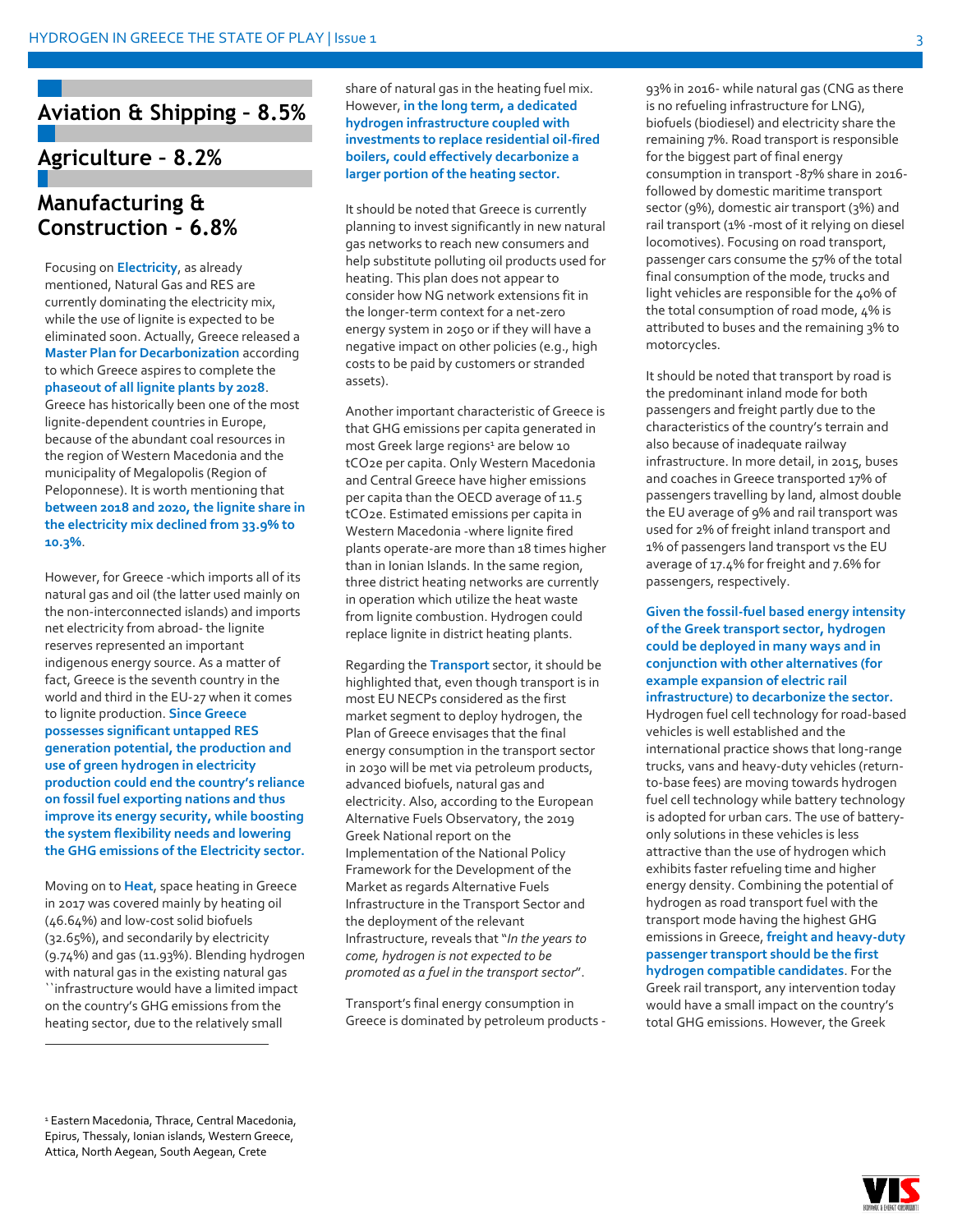government is planning to expand the railway infrastructure. In this case, the country could examine the leading option in Europe which is currently the use of hydrogen fuel cells supported by a battery pack. For maritime transport sector, the NECP promotes the future wider adoption of liquefied natural gas as a fuel for domestic shipping. As a matter of fact, the use of hydrogen in vessels raises concerns that relate to the energy density, size and cost of fuel storage systems, available cargo, and passenger space, etc. A few pilots for hydrogen-fueled ferries are taking place globally and in the long-term Greece could benefit through the maturity of relevant technologies and economies of scale.

Regarding the **Industrial** sector, existing use cases of hydrogen as feedstock/reactant which today rely almost exclusively on grey hydrogen (produced by the reforming of natural gas), are **the production of ammonia, petroleum refining and steelmaking. There can be the first industries to be considered for decarbonization by replacing grey hydrogen with blue or green.**

#### **Additionally, hydrogen could be used for the energy needs of industrial plants and it could replace natural gas as a fuel in hightemperature heat production processes.**

The EU-27 has a total capacity for the industrial production of ammonia equal to about 21 million tons, of which only 1% is produced in Greece (based on 2013 data). The refineries operating in 2019 in the EU-28 (including UK), Norway and Switzerland had a primary refining capacity of 681 million tons, of which Greece accounted for 21.2 million tons (3.1%). Greece also produced the 0.9% of crude steel in the EU in 2019. Although the Greek production capacities in ammonia, steel and oil products are low compared to other Member States, the export of these goods is essential to the country's economy. Especially the Greek refineries contribute heavily to the Greek economy (nearly 37.5% of Greece's export revenue in 2012 was generated from refined products) and therefore, it is important to preserve their competitiveness (the latter is threatened by refineries outside the EU where greenhouse gas emissions are not priced). Therefore, the use of hydrogen instead of natural gas as feedstock in the aforementioned industries could have a positive effect on the reduction of the country's GHG and on strengthening its economic stance. Globally, several refineries are engaged in projects aimed at using or

producing green hydrogen. One such project run by Shell in the Port of Rotterdam, transforms green electricity into renewable H2 to be used to lower the GHG footprint of fuel produced in the nearby Pernis Refinery. As for the use of hydrogen to cover the electricity and high-temperature heat needs of industrial processes, as already mentioned, Greece has untapped RES potential which could be leveraged to produce green hydrogen for such purposes. It should also be highlighted that for the short term, the industrial processes consuming hydrogen could opt for blue hydrogen (made either through steam thermal reforming of natural gas or coal gasification, but with carbon dioxide capture and storage) before transitioning to renewable hydrogen.

#### **REGULATORY FRAMEWORK FOR HYDROGEN**

**Greece lacks a comprehensive framework for the deployment and use of hydrogen** although there have been recent **developments towards this direction**:

- ❖ Following the mid-2020 release of the EU Hydrogen Strategy**, in December 2020, the Greek Ministry of Environment & Energy** announced the launch of a new Committee responsible for the development of **a National Hydrogen Strategy**. The latter will include: a roadmap for the development and use of technologies and applications for hydrogen and other gases from RES in individual energy sectors; the proposed policy measures per end-use sector; the technical and economic data on the cost for the development and operation of applications for hydrogen and other gases from RES.
- ❖ In **July 2021, the Regulatory Energy Agency (RAE)** made contact with an **external consultant for the preparation of a study concerning the formulation of the basic principles of the regulatory framework regarding the development of hydrogen infrastructure and the respective market in Greece**.
- ❖ In **August 2021**, the **Distribution System Operator** (DEDA in Greek) proposed to RAE the following addition/amendment to the Network Code: To **rename the current "Gas Distribution Network Management Code", to "Network Management**

**Network, Network Management Code of these mixtures", with provision for further modification to include hydrogen (green and blue) in the distributed gas fuel mixtures**.

- ❖ In **May 2021**, **RAE** approved an expansion of the natural gas pipeline infrastructure proposed by the Trans Adriatic Pipeline AG, Snam Rete Gas and DESFA (the Greek Transmission System Operator), stating that: "*[..] The project of increased capacity concerning the Greek Natural Gas System, namely the new 30-inch pipeline and the new compressor in Ambeli is expected to work positively for the system as: [..] it will contribute to the achievement of its goal climate neutrality which is a strategy of the European Commission as it is taken for granted that this new investment in gas infrastructure will support the transport of hydrogen and / or biogas."*
- ❖ **In early 2021**, **RAE** reviewing the two most important new projects included in the TSO's Development Plan for 2021- 2030, namely the two high pressure pipelines, to Patras and to Western Macedonia, commented that: **natural gas should be considered as a fuelbridge to green growth**, and that it is appropriate for the extensions of the Gas System a) to take place in the coming years, in order to have a **sufficient depreciation time**, and b) **to support the transport of hydrogen and / or biogas, always under conditions of economic efficiency**.

#### Infrastructure Plans

For Greece to transition into a hydrogen era, the country should consider the development of production facilities for blue and green hydrogen, the utilization of existing or immediately planned gas infrastructure for hydrogen transport and the development of dedicated hydrogen infrastructure and markets. To this end, certain initiatives are underway:

#### **European Hydrogen Backbone**

The Greek Transmission System Operator, DESFA, participates in the **European Hydrogen Backbone (EHB)** initiative which consists of a growing group of now 23 European gas infrastructure companies, working together to plan a pan-European hydrogen transport infrastructure. The EHB has drafted a proposal for a dedicated

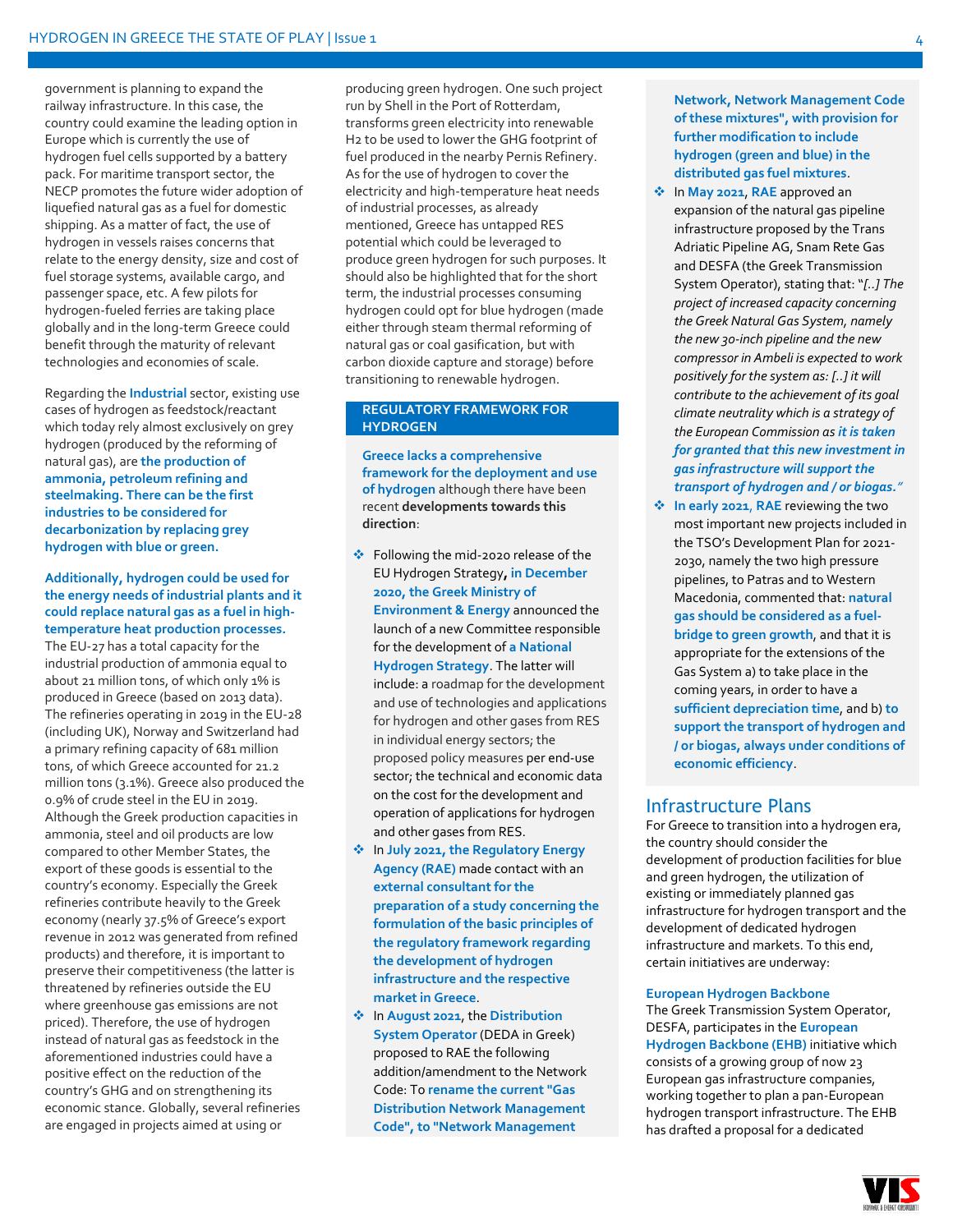hydrogen pipeline infrastructure of 39,700 km to be built up to 2040, to a large extent based on repurposed natural gas pipelines, stretching across 21 European countries (19 Members States, UK and Switzerland). The role of Greece-DESFA in the EHB is described as follows in the initiative's latest report, published in **April 2021**: "*By 2040, Greece's two main industrial clusters in Athens and Thessaloniki would be connected, with new pipelines following the existing natural gas route, repurposing existing pipelines can also be an option depending on market conditions. Storage could be available in the form of an aquifer near the Island of Thasos. The connection to Europe could either go through the seas using the TAP pipeline or via South East Europe. The potential hydrogen cluster in West Macedonia will also be connected to Thessaloniki, near the existing connection to TAP, through the new, hydrogen-ready pipeline in the region, which is currently under development."*



- H. pipelines by conversion of existing natural gas pipelines (repurposed)
- $\blacksquare$  Newly constructed  $H_2$  pipelines
- -- Export/Import H<sub>2</sub> pipelines (repurposed)
- Subseq H<sub>2</sub> pipelines (repurposed or new)
- Countries within scope of studu Countries beyond scope of study
- 
- ▲ Potential H<sub>2</sub> storage: Salt cavern Potential H<sub>2</sub> storage: Aquifer
- 
- $\blacklozenge$  Potential H<sub>2</sub> storage: Depleted field
- $\bullet$  Energy island for offshore  $H_2$  production \* City, for orientation purposes

#### **FIGURE 3: THE ROLE OF GREECE IN THE EUROPEAN HYDROGEN BACKBONE**

### Hydrogen Important Projects of Common European Interest (Hydrogen IPCEI)

In **September 2021**, the Greek Minister of Development and Investments and the Greek Minister of Environment, Energy, and Climate Change approved the participation of **five Greek hydrogen projects in the first wave of important projects of common European interest (IPCEI).** The projects are:

**White Dragon**: The project involves the deployment of large-scale renewable electricity to produce green hydrogen by electrolysis in Western Macedonia to support the phase out 2.1GW of lignite-fired capacity by 2029.

**Green HIPo**: This project complements White Dragon and it involves the construction of a plant to produce innovative electrolytes and fuel cells in Western Macedonia. Green HIPo will essentially produce the fuel cells that will power White Dragon's green energy plan.

**Blue Med**: This project dedicated to production of blue and green hydrogen, to be launched in 2025.

**H2CAT TANKS**: This project is dedicated to the construction of innovative high-pressure tanks for hydrogen storage, especially for the transport sector.

**H2CEM – TITAN**: The project comprises the production, storage and use of green hydrogen for combustion to produce energy to decarbonize the cement plants of the Greek firm TITAN.

The 5 projects need to "*prove to the European Commission they are technically and financially mature, in accordance with the IPCEI criteria*" to secure support from the European Union financial instruments.

#### The Way Forward

Based on the current status of hydrogen related initiatives and discussions taking place in Greece, the following priorities areas need to be addressed, in order to accelerate the deployment of hydrogen technologies in the country:

#### ❖ The transposition of the **revised RED II**

**Directive into Greek law**. This recent revision sets a new target for renewable fuels in transportation from non-biological origin (RFNBO) of 2.6% (green hydrogen falls into this category of fuels), and a new target for a 50% share of renewables in hydrogen consumption in industry – including non-energy uses.

❖ The **regulatory framework for hydrogen** should be developed for adaptation of the national natural gas transmission system to allow for blending of hydrogen, and the development of a dedicated hydrogen transmission system. The regulatory framework needs clear roles and responsibilities for the different actors

involves, needs to enable the participation of third parties and to structure hydrogen transportation infrastructure tariffs.

- ❖ There is a need for a **National Hydrogen Strategy Plan**, providing the clarity and certainty that developers, investors, and lenders need for the widespread interest in deploying hydrogen in the Greek energy market.
- ❖ There is a need for clear and conducive **funding mechanisms** for hydrogen projects, as the lack of dedicated funding mechanisms and tools on a national level may prevent potential stakeholders from investing.
- ❖ The **technical limitations and opportunities** need to be assessed, for example: Assessment and gap analysis of the National Gas Transmission System to accept and transport hydrogen blends.

IOANNA BAROUNI, ENERGY CONSULTANT GEORGE SEFERIADIS, PARTNER